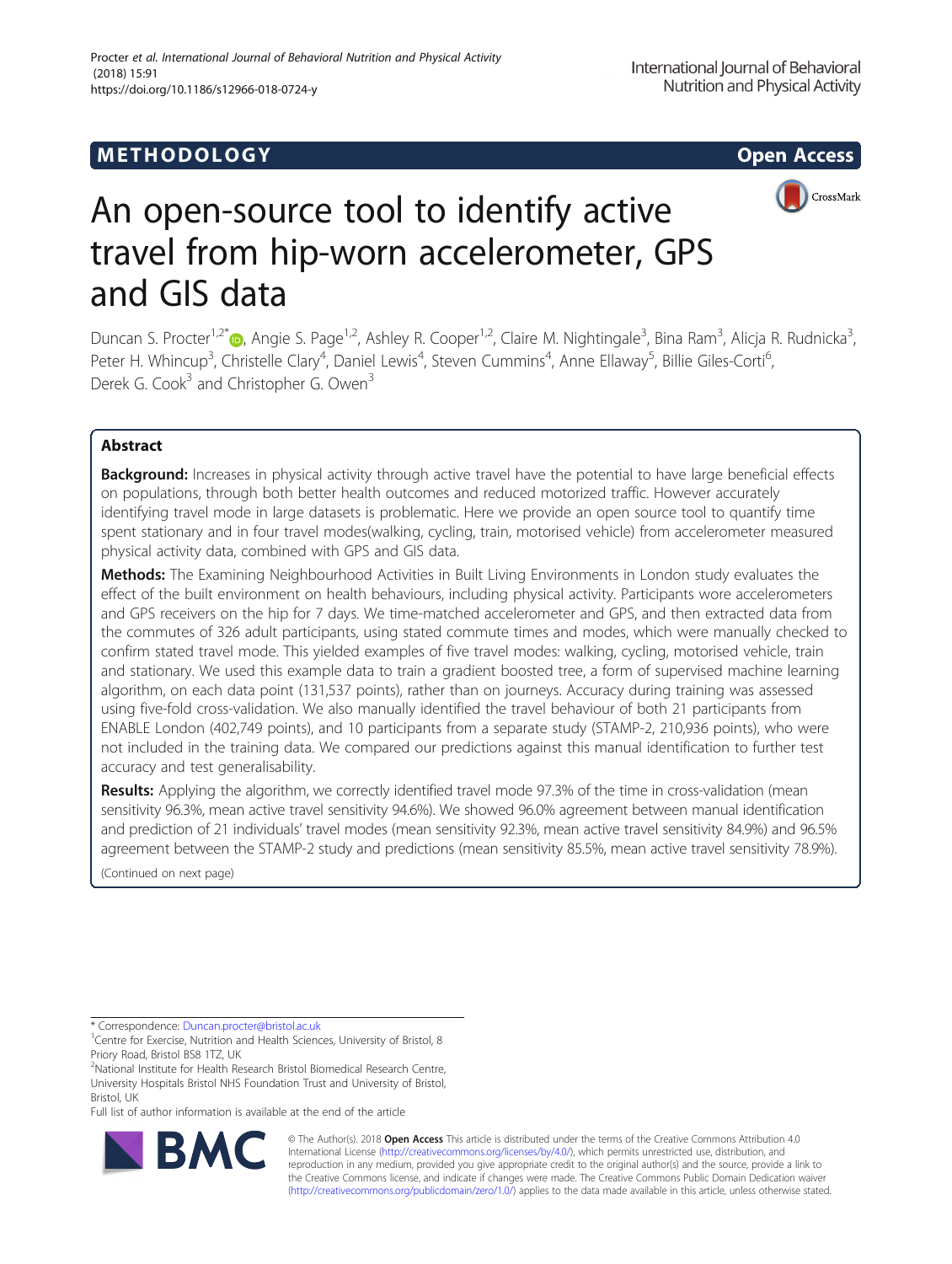## (Continued from previous page)

**Conclusion:** We present a generalizable tool that identifies time spent stationary and time spent walking with very high precision, time spent in trains or vehicles with good precision, and time spent cycling with moderate precisionIn studies where both accelerometer and GPS data are available this tool complements analyses of physical activity, showing whether differences in PA may be explained by differences in travel mode. All code necessary to replicate, fit and predict to other datasets is provided to facilitate use by other researchers.

Keywords: Machine learning, Xgboost, Active travel, Travel mode, Physical activity, GPS, Accelerometer, Gradient boosting

## Background

Non-communicable diseases, such as cardiovascular disease, type 2 diabetes and cancer, account for almost half of the adult disease burden worldwide  $[1]$  $[1]$ . The importance of physical activity in decreasing the burden of such chronic diseases is well-established [\[2\]](#page-8-0), and increasing the physical activity of populations has become a key goal of public health policy [\[1](#page-8-0), [3](#page-8-0), [4\]](#page-8-0). Active travel, predominantly by walking and cycling, is an accessible form of physical activity, which is associated with positive health outcomes [\[5](#page-8-0)–[7](#page-9-0)]. Quantifying the proportion of time spent in different active travel modes is therefore important to understand how these contribute to overall physical activity and health, and to assess the effectiveness of interventions that aim to increase active travel. Assessment of active travel changes, alongside quantification of PA levels, will aid understanding in both observation and intervention based studies.

Travel modes have previously been assessed using detailed travel diaries [[8\]](#page-9-0). However, self-reported data have limitations, because they may be subject to social desirability and recall bias and often record only a single day of travel [\[9](#page-9-0)]. Activity and movement patterns are now increasingly objectively assessed, using accelerometers and GPS receivers [\[10](#page-9-0)–[12](#page-9-0)]. Combining accelerometer and GPS data allows for the identification of both the intensity and location of physical activity. This combination of activity and location is potentially valuable to describe travel behaviour, and particularly active travel behaviour.

Accelerometry has been widely used, with many different devices deployed. The most common devices in the literature are the ActiGraph, Actiheart, Actical, activePAL and GeneActiv, of which over half of published studies used the ActiGraph, up to 2015 [\[13](#page-9-0)]. Many of these different devices convert raw acceleration (measured in g) into some form of activity count variable, which has been used to classify physical activity intensity and energy expenditure [[14](#page-9-0)–[17](#page-9-0)]. However, the methods used to convert raw acceleration into counts are often unclear. For this reason, and because the raw acceleration data contain much more information to train an algorithm than derived count variables, we have made use of the raw data in this study.

Previous work on travel mode identification has been developed from the transport perspective rather than

physical activity, where segmentation into journeys is important to assess travel behaviour [\[18](#page-9-0)–[21](#page-9-0)]. A focus on journeys often results in short periods of physically active transit behaviour, such as walking between bus-stops, being identified as part of a non-active travel mode. However, for physical activity researchers, quantifying the volume and intensity of physical activity when actively travelling is an essential component of the overall purpose of a journey. Consequently, it is important to identify all data-points that denote active travel, so that all time in active travel modes can be quantified. As a result, we identify the travel mode of each GPS data point (recorded every 10 s), without prior segmentation into journeys.

In recent years, supervised machine learning has shown the potential to identify active travel from physical activity data. Supervised machine learning algorithms are trained on an example data-set, and are then used for prediction to other data-sets. The most promising algorithms appear to be random forests, an ensemble supervised learning algorithm where predictions are taken from a consensus across a large number of decision trees [\[18](#page-9-0), [22,](#page-9-0) [23\]](#page-9-0). A related algorithm, gradient boosted trees, has recently replaced random forests as a leading algorithm for data science tasks, with many machine learning approaches using the XGBoost implementation of gradient boosting instead of random forests [[24,](#page-9-0) [25](#page-9-0)].

Here we present a method to distinguish five travel modes (walk, cycle, motorised vehicle, train, and stationary) using accelerometer and GPS data and the supervised machine learning tool XGBoost. We use survey data from the Examining Neighbourhood Activities in Built Living Environments in London (ENABLE London) study [[26\]](#page-9-0) to create a training data-set of combined GPS and accelerometer data of daily commuters on which to develop and test the algorithm. All code necessary to replicate our findings and apply our predictive model to other data-sets is made available as a package of the open-source statistical software environment R [[27](#page-9-0), [28](#page-9-0)]. We also provide a full usage example, so that researchers inexperienced in coded input tools such as R can apply the model [\[28\]](#page-9-0).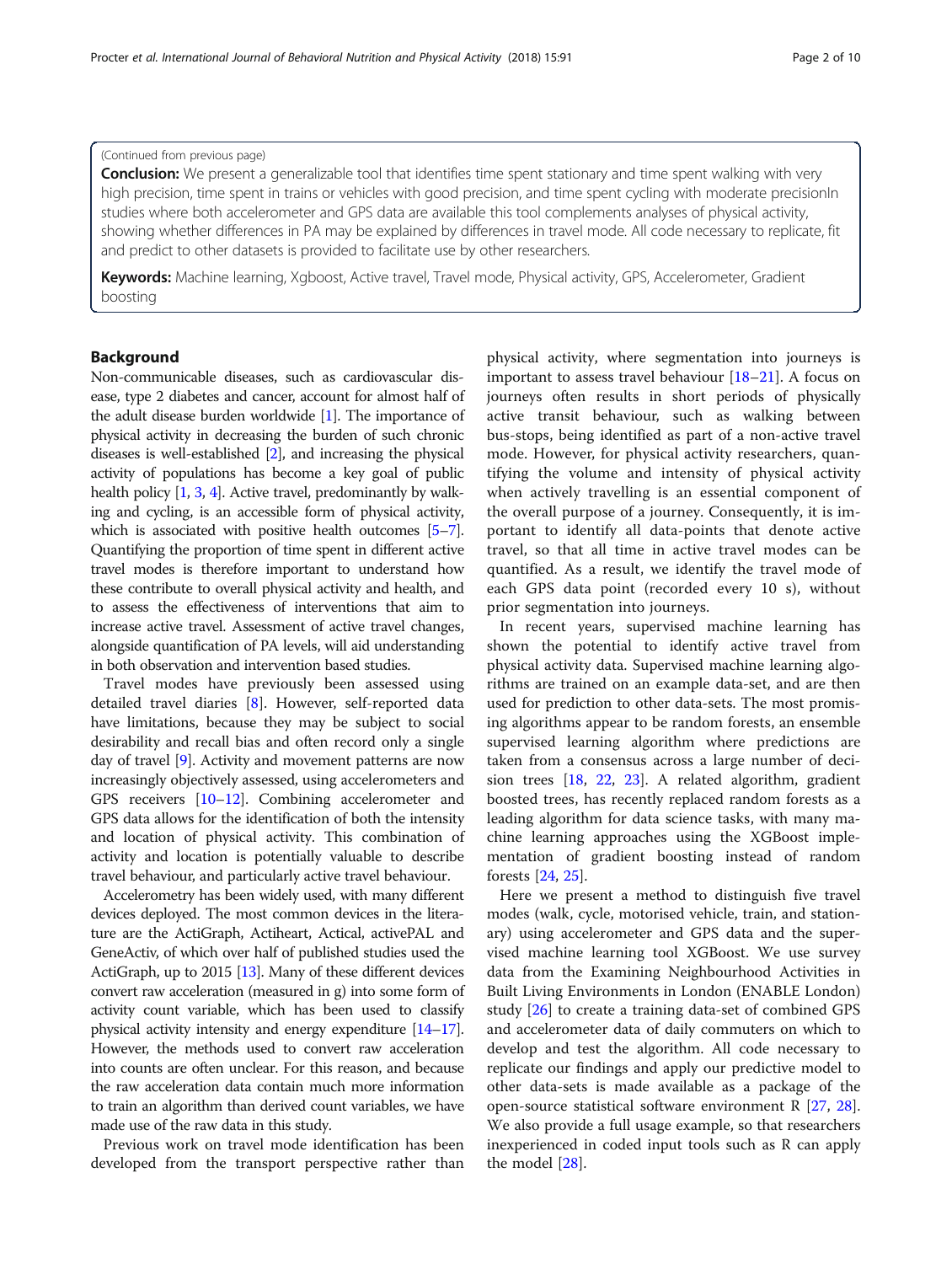## <span id="page-2-0"></span>Methods

## Data collection

We used data from the ENABLE London study, which is described in detail elsewhere [[26](#page-9-0)]. In brief, the study is examining the effect of the area of residence, including features of the local built and social environment on health behaviours, particularly physical activity levels. Between January 2013 and December 2015, a total of 1278 adult participants were recruited from neighbourhoods largely in the east of London, UK.Participants were asked to wear an accelerometer (ActiGraph GT3X+; Florida, USA) and a GPS receiver (Qstarz BT-1000XT; Taipei, Taiwan) on an elasticated belt worn around their waist for seven consecutive days, removing devices for sleep, swimming and bathing, with 1089 (85%) participants providing both accelerometer and GPS data. Participants also completed a questionnaire to describe their travel patterns to work/place of study. They reported the specific days on which they would be travelling to work/study during the ActiGraph and GPS wear period, and whether they commuted at the same time on each day. Reported travel modes for these journeys to and from work were: tube (underground) / train (overground) / bus, minibus or coach / taxi / motorcycle, scooter or moped / driving a car or van / passenger in a car or van / bicycle / walk / jog / other. Travel modes were re-categorised into walk, cycle, vehicle (taxi, motorcycle, car/van driver and car/van passenger/bus/minibus/ coach) and train (underground and overground rail) for this analysis (Table 1). Insufficient participants consistently jogged to work for us to be able to separate "jog" as an additional mode. In addition, time of leaving and arriving for each journey to and from work was collected. The study was approved by the City Road and Hampstead Ethical Review Board (REC reference number 12LO1031); all participants gave written informed consent.

Table 1 The characteristics of the training data and how we classify travel modes

| Commute Mode                  | Number of      | % of  | Training |
|-------------------------------|----------------|-------|----------|
|                               | participants   | total | category |
| Walk                          | 66             | 20.2  | Walk     |
| Cycle                         | 34             | 10.4  | Cycle    |
| Car/Van driver                | 48             | 14.7  | Vehicle  |
| Car/Van passenger             | 6              | 1.8   | Vehicle  |
| Motorcycle/ moped/<br>scooter | 1              | 0.3   | Vehicle  |
| Taxi                          | $\mathfrak{D}$ | 0.6   | Vehicle  |
| Bus/minibus/<br>coach         | 37             | 11.3  | Vehicle  |
| Train (over ground)           | 46             | 14.1  | Train    |
| Underground                   | 86             | 26.4  | Train    |
| Total                         | 326            | 100   |          |

## Data preparation and cleaning

Raw accelerometer data were extracted as csv files using ActiLife 6 software (ActiGraph, Florida, USA). We chose to not use processed accelerometer count data, because count data is processed differently for each device, and so is not comparable between devices. Furthermore, raw accelerometer data is more detailed than count data, allowing us to create more variables for our algorithm to assess. Acceleration data were then summarised per 10 s epoch as the median absolute deviation from the median, 10th percentile, 90th percentile, skewness and kurtosis of each axis of the accelerometer. We calculated the fast Fourier transform of the accelerometer signal and took the mean strength of all acceleration signals for each accelerometer axis per 10 s epoch. Mean strength was extracted following visual inspection of the full range of transforms, with all showing a similar pattern between travel modes. These derived accelerometer characteristics were merged by timestamp to GPS data using a custom R function  $[28]$  $[28]$  $[28]$ . We identified non-wear time using the GGIR 1.5–12 package of R, which identifies periods of 60 min where there is a standard deviation on at least two accelerometer axes of less than 13 mg (1 mg = 0.00981 ms<sup>-2</sup>) [\[29,](#page-9-0) [30\]](#page-9-0). A wide variety of non-wear time algorithms have been used, and a 60 min window is recommended to balance accuracy of non-wear time identification with minimising data loss [[31\]](#page-9-0). The 60-min window we use is analogous to that used on count data, but uses small axis deviations instead of count data, because our analysis focusses on raw data. To provide a measure of satellite signal quality we calculated the sum of the signal to noise ratio (sumSNR) from each satellite the GPS device was connected to at each epoch. SumSNR is a measure of the accuracy of signal coming from each satellite to the GPS device – if the signal is unobstructed then there should be many satellites connected to the GPS device, and each should show a high signal to noise ratio. If there are obstructions to the GPS signal, such as the participant being indoors, then there will be fewer satellites connected to the GPS device, with lower signal to noise ratios. SumSNR gives a single measure of signal quality, rather than the three measures (horizontal, vertical and position dilution of precision) the GPS device outputs, therefore reducing the number of variables to consider.

During normal travel, variables such as speed or accelerometer signals are not stable across every 10 s epoch, there will be variation, e.g., cars must stop for traffic lights, walkers must pause to cross roads, GPS signal can be poor inside trains, leading to loss of accuracy where single data-points can be located over 50 m from train lines. This variation makes all modes more difficult to identify. We smoothed out some of the inherent natural variation in travel by calculating four-minute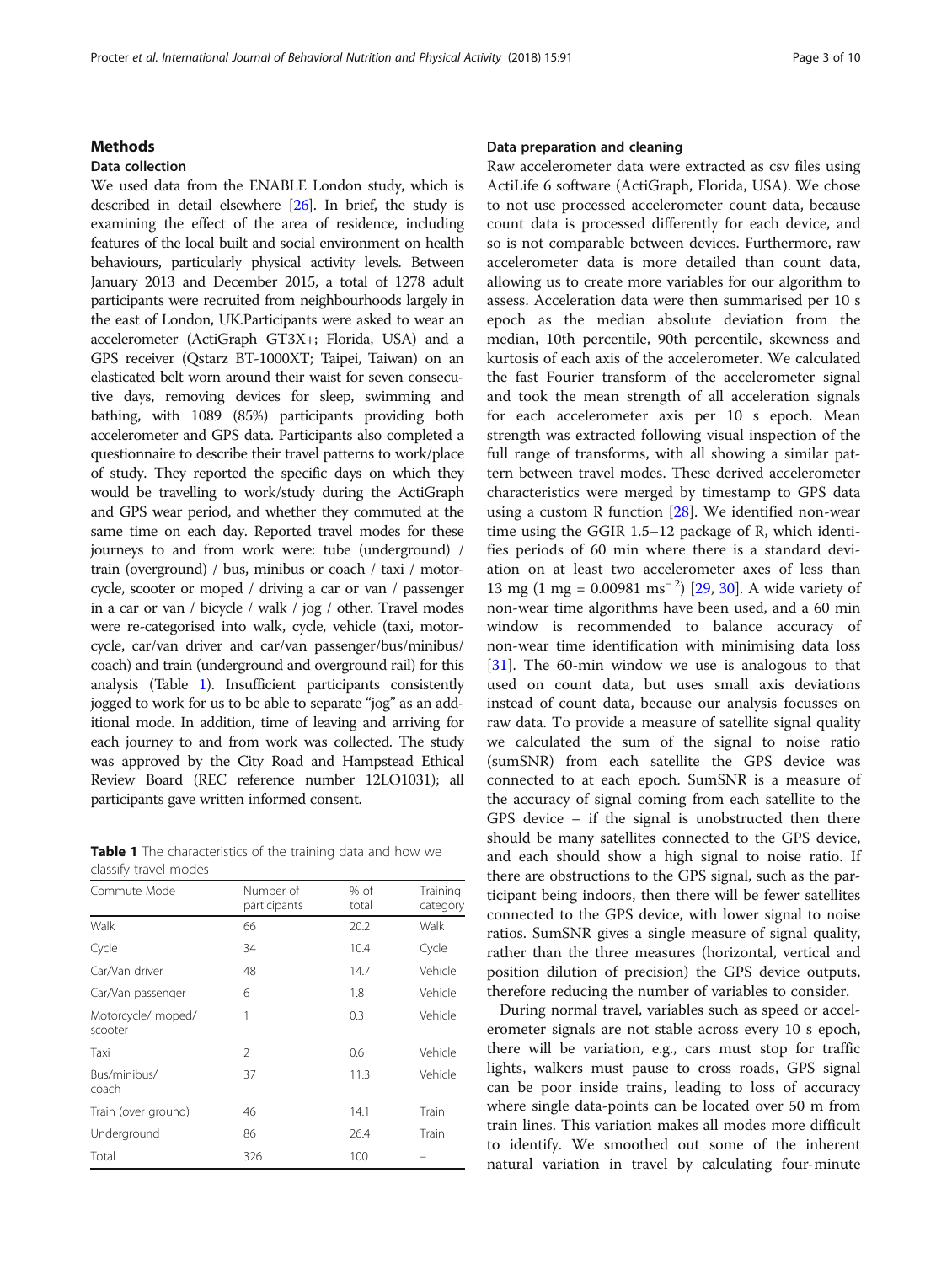moving windows of the calculated accelerometer variables. For each window we calculated mean, standard deviation, 10th and 90th percentile of each accelerometer axis and speed, from the GPS device. We also calculated mean sumSNR and mean distance from train lines. We calculated the distance of each data-point from train lines using a combination of Meridian 2 rail network data for the UK, OS OpenMAP data for central London and the *spatstat* package of R  $[32-34]$  $[32-34]$  $[32-34]$  $[32-34]$  $[32-34]$ . If researchers are not used to using GIS data, it is currently more easy to get hold of and utilise than ever before, and included within our code is a demonstration of the acquisition and use of train line data [\[28](#page-9-0)]. We also calculated distance travelled over the previous minute and over the next minute. All the variables were chosen because they are likely to differ between travel modes: vehicles and trains should have higher speed than walking and cycling; walking should show greater accelerometer activity than other modes; cycling may show higher accelerometer activity than vehicles and trains; both vehicles and trains have metal structures around the participant which may obstruct GPS signal resulting in lower sumSNR than other travel modes. Either distance over the next minute or distance over the previous minute should be very low while a subject is stationary.

## Training data-set creation

The purpose of the training data is to provide reliable examples of how different travel modes are represented in accelerometer and GPS data, at 10 s epochs. As a result, it is important that a data-point in the training data is a true representation of the assigned travel mode. The context around the training data is less relevant, i.e. the purpose is to ensure that a data point is taken from a point in time when someone is walking; whether they were recently in other types of travel behaviours is not relevant to the assignment to a specific travel mode. As a result, we use a conservative methodology to extract reliable points from commute journeys. Importantly, this does not mean that our method can only predict the mode of commutes, rather we train the model using data from commutes and predict to all data.

The time of the journey to and from work was extracted from the ENABLE London questionnaire, using the participants reported home departure time and work arrival time (commute to work) and work departure time and home arrival time (commute from work). We only used participants who commuted to and from work using the same mode of transport and who specified the time they usually commuted for both journeys, in total 326 participants (Table [1,](#page-2-0) Additional file [1](#page-8-0) for demographics). We extracted all combined GPS and accelerometry data during commutes in R and exported this as a shapefile for ArcGIS 10.4, using the sp and rgdal packages of R  $[35, 36]$  $[35, 36]$  $[35, 36]$  $[35, 36]$ . Assuming a five-day working week for each participant, the total possible number of commutes included within our training data is therefore 3260 (two commutes per day for 5 days). However, not all data were available due to non-wear, GPS signal loss and participants not necessarily working 5 day weeks: hence, our training data-set was based on 1174 commutes from the 326 participants.

We then manually identified all points during (total 131,537) the commute of each participant that conformed to the mode they stated, using a Geographical Information System (ArcGIS 10.4) (Fig. 1a). Only the points relevant to the stated mode were identified, i.e., if the participant used a train and walked to and from the train station we only marked those points along the train line as the mode "train", and the walked points would not be included in the training data (Fig. 1b). Any sequences of points where we could not clearly ascertain what travel mode was in use, e.g. because there was repeated GPS signal loss, were excluded from the

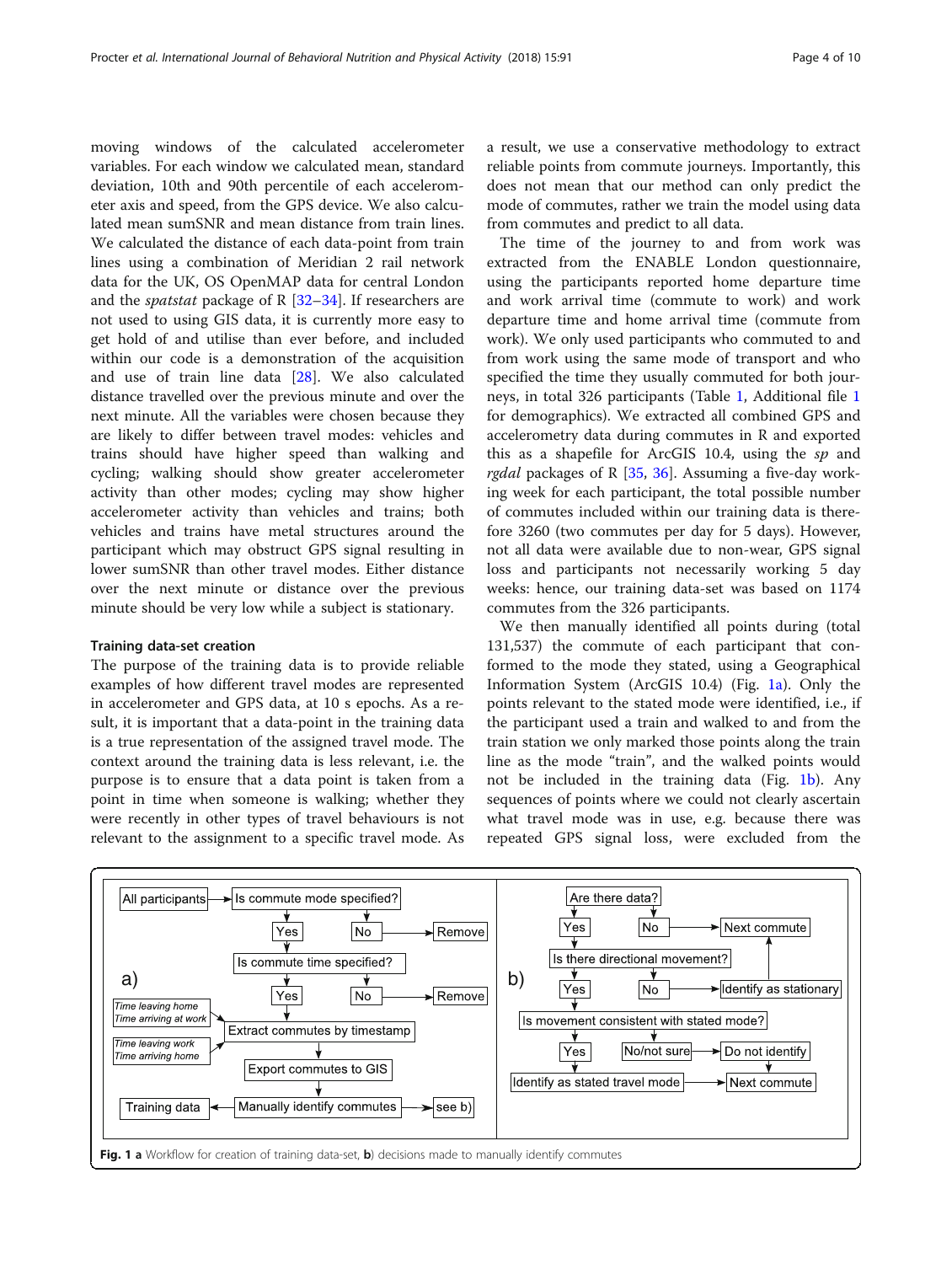training data. In addition, any points occurring within the period of the commute that showed no directionality and were clustered around a single location were classified as "stationary". As a result, each participant contributed to the mode which they stated they used to commute and, potentially, to the "stationary" mode, if they displayed any non-travel behaviour. Vehicle and train journeys were confirmed by location of appropriate features (e.g., roads/rail tracks). The identification of the "stationary" subset allowed us to predict travel mode for every data point in the full data-set, without first making assumptions about which points represent any form of travel. It is important to note that stationary does not imply inactive. For our purposes we are seeking to identify when participants travel, therefore walking within a building, which will appear stationary in terms of GPS signal, would be classified as stationary using our methodology. This twofold assessment of the training data, both with the participants stating their mode during this time, and then a researcher manually double checking it in GIS, means that we can be sure that our training data-set contains reliable examples of each travel mode.

## Model fitting and prediction

The training data-set was split into two different sections for model-fitting. First, we extracted a subset of the training data to test different moving window sizes: if a participant contributed multiple days to the training data, we took the first day to test moving windows. If a participant only contributed a single day to the training data, we extracted half of that day's data to test moving window sizes. Secondly, we used the remaining points to fit a gradient boosted tree, using the XGBoost package of R [[37\]](#page-9-0). Gradient boosted trees are an example of an ensemble learner [[38\]](#page-9-0). To learn how to assign a mode to each point, a gradient boosted tree fits a large number of decision trees to the data, each of which is shallow. Following creation of a decision tree, data-points are re-weighted (the relative importance of points are changed), to emphasize points which were miss-classified last round, and a new decision tree is fit. Each tree is a weak learner i.e. it performs better than random but with poor accuracy, however a consensus across all trees leads to high predictive accuracy. In prediction, each point is assessed for how likely they are to belong to each travel mode, with the highest probability determining the predicted outcome.

Where our parameters differ from default, it is to avoid overfitting to the training data as much as possible. Therefore the learning rate is set lower than default (0.1 instead of 0.3). The learning weight is a measure of how much we dilute the default re-weighting of points. We also used subsampling value of 0.2, so that each tree was only fit to 20% of the available data.

We used five-fold cross-validation to assess model accuracy [[39\]](#page-9-0). Participants within the training data were randomly assigned to one of five subsets. Each subset was iteratively removed from the pool of training data, a model was trained on the remaining 80% of the training data and the excluded subset was used as test data. Therefore, our cross-validation contains five separate fitted models and test data-sets, of which we report the overall accuracy scores. Full cross-validation output is available in Additional file [2,](#page-8-0) along with all model parameters used.

While our training data contains reliable examples of different travel modes when participants are known to be travelling, it is not a true representation of identifying travel from free-living data. As a further test of the predictive accuracy of our method, we compared our predicted mode with the manually identified travel patterns across all time periods from other participants. We randomly selected 21 participants from the ENABLE London study, who contributed 402,749 data points. These participants were not included within the training data-set. We exported each individual's data as a Shapefile for ArcGIS 10.4 and then worked through each day of data, manually classifying the travel-mode of every data-point.

To test the generalisability of our fitted model to other data-sets we also compared predicted values to manually identified data from 10 participants from a second separate data-set (total 210,936 data points), the Sedentary Time and Metabolic Health in People with type-2 Diabetes study (STAMP-2) [[40](#page-9-0)]. Briefly, STAMP-2 was a cross-sectional observational study of sedentary behaviour in adults with newly diagnosed (diagnosis within previous 5–12 months) type-2 diabetes, conducted in two English National Health Service (NHS) Foundation Trusts in South West England. A total of 139 participants were recruited between January 2014 and June through diabetes education days, general practitioner (GP) referral and self-referral. Eligibility criteria were: aged 30 to 70 years, a clinical diagnosis of T2DM  $(HbA1c > 48$  mmol/mol;  $> 6.5\%)$  within the previous five to 12 months, no ketosis and a body mass index (BMI) of  $>$  25 kg/m<sup>2</sup>. Exclusion criteria were unstable angina, a myocardial infarction within the previous 3 months and a medical condition that precludes PA (e.g. a foot ulcer). Participants wore an ActiGraph accelerometer for 7 days, and those in one centre also wore a GPS receiver for the same period. STAMP-2 received ethical approval from the South West-Central Bristol NHS Research Ethics Committee (13/SW/0187). All participants provided written informed consent before taking part in the study.

STAMP-2 participants were independent of the ENABLE London study and were recruited from a city with different travel options from central London. Furthermore, the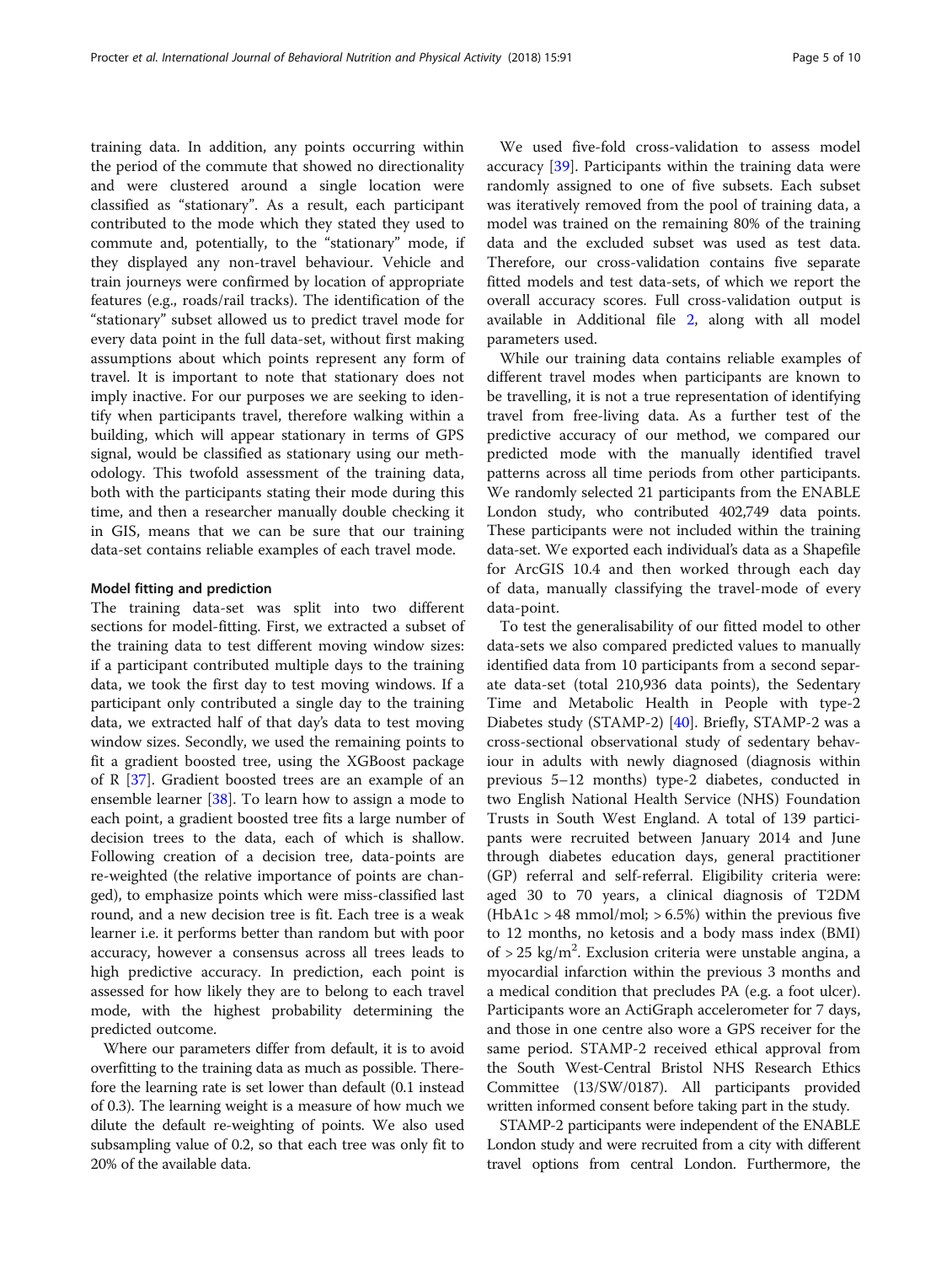STAMP-2 participants had been recently diagnosed with type-2 diabetes and represented an older (age mean, sd  $= 58.6, 8.6$ , less healthy demographic  $(70.1\% \text{ obese})$ BMI mean,  $sd = 34.4$ , 7.3), than those in the ENABLE London study. Good predictive performance on this data-set would demonstrate that the algorithm can generalise to other populations and geographical contexts.

## Measures of test performance

We report several measures of predictive accuracy in this paper. Firstly, we present an overall accuracy score: the percentage of points we correctly predict overall. This is tempting because it reduces the overall prediction accuracy down to a single number. However, if you have uneven numbers of data-points in each category, which we do, this is not necessarily representative of each mode we report. We therefore also report positive predictive value (the percentage of those points we predict as a mode that were observed as that mode), sensitivity (the percentage of points observed to be a travel mode, which we correctly predict) and F1 score (the harmonic mean of positive predictive value and sensitivity) for each mode separately. To fully understand how our model performs all of these values are useful. For those unfamiliar with such terms we recommend interpreting the F1 score for each mode as a measure of accuracy for that mode. For researchers who would like more information we also present the raw confusion matrix. This table compares counts for observed and predicted mode, and can also be used to calculate accuracy scores.

## Results

## Training data

We identified 66 participants from the ENABLE study who walked to work, 34 cyclists, 94 vehicle users (grouping together car/van drivers, car/van passengers, taxi users, bus/coach users and motorcyclists) and 132 train users (grouping together underground and over ground train users) (Table [1\)](#page-2-0). In total, the training data-set

contained 131,573 data-points (365.5 h): 12,791 walking (35.5 h), 11,607 cycling (32.2 h), 29,407 in vehicles (81.7 h), 18,269 train (50.7 h) and 59,499 'stationary' (165.3 h). These training data were split into two parts, as described above. The subset of the data used to test moving window sizes contained approximately a quarter of the training data (33,529 points). Following testing of 1, 2, 3, 4 and 5-min moving windows, we selected a four-minute window, because a four-minute window resulted in the highest predictive accuracy for active travel modes (Additional file [3\)](#page-8-0). The remaining 98,387 points were used to build the cross-validated model.

## Model prediction

In model cross-validation, overall, we correctly predicted 97.3% of points. All five travel modes were predicted with high accuracy (lowest F1 score 93.9; Table 2). The F1 score is the harmonic mean of positive predictive value and sensitivity, therefore a high value represents a high rate of correct identification of both true positives and true negatives.

In comparison with manually identified data  $(n = 21)$ , overall accuracy was still high at 96.0% of predictions being correct, however, this was substantially driven by the fact that most people spent most of their time stationary (83.7% of the time stationary). Our F1 scores for the other modes were lower than in cross-validation, with the lowest at 75.5 for cycling (Table [3\)](#page-6-0).

When compared with manual identification of travel mode from the STAMP-2 study, our predictions performed well considering the different participants and context (Table [4\)](#page-6-0). We correctly predicted the travel mode of 96.5% of points, but again this is driven by our high accuracy on stationary points, which is the dominant mode (86.8% of time stationary). The poorest performing predictive mode was for cycling, with an F1 score of 69.1% (Table [4\)](#page-6-0).

To understand, how the model miss-classifies in some situations we also present the total time predicted and observed in each travel mode (Table [5\)](#page-7-0). In crossvalidation the times are remarkably close, however in

Table 2 The confusion-matrix and accuracy scores per mode, expressed as percentages, for the cross-validated model

|                |            |       | Observed mode |        |         |            | Mode       | Positive                         | Sensitivity <sup>b</sup> | F1     |
|----------------|------------|-------|---------------|--------|---------|------------|------------|----------------------------------|--------------------------|--------|
|                |            | Cycle | Walk          | Train  | Vehicle | Stationary |            | predictive<br>value <sup>a</sup> |                          | scorec |
| Predicted mode | Cycle      | 8062  | 33            |        | 328     | 20         | Cycle      | 95.4                             | 96.2                     | 95.8   |
|                | Walk       | 10    | 9171          | 21     | 32      | 357        | Walk       | 95.6                             | 92.3                     | 93.9   |
|                | Train      | 3     | 18            | 12,296 | 95      | 18         | Train      | 98.9                             | 97.5                     | 98.2   |
|                | Vehicle    | 260   | 6             | 139    | 20,911  | 159        | Vehicle    | 97.4                             | 96.9                     | 97.1   |
|                | Stationary | 47    | 710           | 155    | 214     | 45,317     | Stationary | 97.6                             | 98.8                     | 98.2   |
|                |            |       |               |        |         |            |            |                                  |                          |        |

<sup>a</sup>Positive predictive value (PPV) or Precision, the ratio of true positives to the sum of true and false positives

**BEnsitivity or Recall/ True positive rate/Detection rate, the ratio of true positive to true positives and false negatives** 

<sup>c</sup>F1 score, the harmonic mean of PPV and sensitivity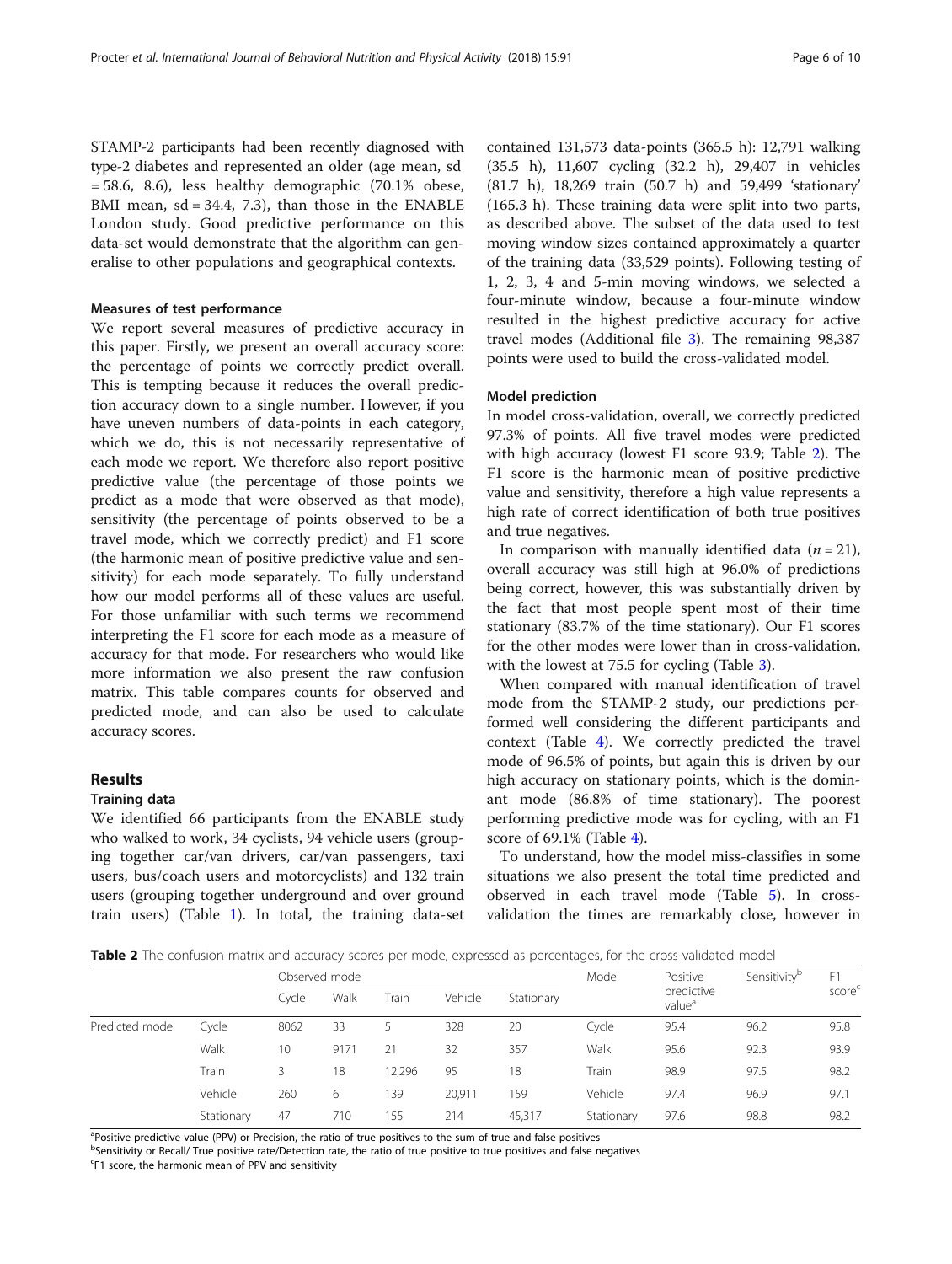|                |            |       | Observed mode |       |         | Mode       | Positive   | Sensitivity <sup>b</sup>         | F1   |       |
|----------------|------------|-------|---------------|-------|---------|------------|------------|----------------------------------|------|-------|
|                |            | Cycle | Walk          | Train | Vehicle | Stationary |            | predictive<br>value <sup>a</sup> |      | score |
| Predicted mode | Cycle      | 3651  | 1426          | 16    | 215     | 385        | Cycle      | 63.0                             | 94.3 | 75.5  |
|                | Walk       | 15    | 23,346        | 12    | 128     | 1858       | Walk       | 92.1                             | 75.6 | 83.0  |
|                | Train      | 43    | 749           | 6275  | 89      | 1318       | Train      | 74.1                             | 96.6 | 83.8  |
|                | Vehicle    | 156   | 585           | 38    | 23,684  | 3726       | Vehicle    | 84.0                             | 97.1 | 90.1  |
|                | Stationary | 8     | 4776          | 58    | 285     | 329,807    | Stationary | 98.5                             | 97.8 | 98.2  |

<span id="page-6-0"></span>Table 3 The confusion-matrix and accuracy scores per mode, expressed as percentages, compared with manually-identified data

<sup>a</sup>Positive predictive value (PPV) or Precision, the ratio of true positives to the sum of true and false positives

**BSensitivity or Recall/ True positive rate/Detection rate, the ratio of true positive to true positives and false negatives** 

<sup>c</sup>F1 score, the harmonic mean of PPV and sensitivity

the other comparisons there are notable differences. Total time walking is underestimated based on predictions, and vehicle time is over-estimated.

## **Discussion**

We have developed an accurate predictive algorithm, which identifies five travel modes, including the active travel modes walking and cycling, identifying each travel mode correctly over 90% of the time. Our levels of accuracy in cross-validation out-perform recent similar studies [[18](#page-9-0), [23\]](#page-9-0). The models developed here are made freely available to apply to similar data in the statistical software environment R  $[28]$ . It is unsurprising that our accuracy scores are lower when compared with manual identification of both participants within this study and from elsewhere, than in cross-validation of the training data-set. Identification is most likely to be accurate during defined trips, which is what the training data are comprised of. During full days of data there are likely to be other more ambiguous forms of movement, which may be short in duration, and therefore difficult to identify, or which do not fully represent one of the forms of travel we have included. Our model performs least well for the detection of cycling, and therefore is likely overfitted to our training data. We would therefore recommend manual checking of cycling data, in order to improve accuracy. In this study, cycling represents a relatively small amount of total time, therefore manual

checking of this subset represents a much smaller time investment than the full analysis.

Applying the algorithm to the STAMP-2 dataset resulted in similar levels of accuracy of travel mode prediction within a very different group of participants, living in a different environmental setting. This finding suggests that our method may be generalizable to other data-sets and could be used by other researchers without the time-consuming steps of creating new training data. However, until more robust tests have been completed, we would recommend a manual identification checking stage similar to our methods, to verify the generalisability of the method.

We exhibit similar levels of accuracy to the PALMS system, which is a freely available method to process physical activity data  $[21]$  $[21]$ . The purpose of the output is somewhat different, though, with PALMS identifying journeys and our method identifying each data point. The preferred method will depend on what the research question is. One advantage our R package does have over the server-based system in PALMS, is that it can be run on a researcher's own machine. Data used for the present (and other similar) analyses is subject to strict data privacy and ethical conditions. Running the analyses on a researchers' own machine, rather than uploading to a server for remote processing, can help avoid problems related to data privacy. Furthermore, our method is open source, meaning all code is freely available online [\[28](#page-9-0)].

|  |  |  |  |  | <b>Table 4</b> The confusion-matrix and accuracy scores per mode, expressed as percentages, compared with the STAMP-2 study |  |  |  |
|--|--|--|--|--|-----------------------------------------------------------------------------------------------------------------------------|--|--|--|
|  |  |  |  |  |                                                                                                                             |  |  |  |

|                |            |       | Observed mode |       |         |            | Mode       | Positive                         | Sensitivity <sup>b</sup> | F <sub>1</sub> |
|----------------|------------|-------|---------------|-------|---------|------------|------------|----------------------------------|--------------------------|----------------|
|                |            | Cycle | Walk          | Train | Vehicle | Stationary |            | predictive<br>value <sup>a</sup> |                          | score          |
| Predicted mode | Cycle      | 1381  | 290           | 0     | 109     | 182        | Cycle      | 70.4                             | 67.9                     | 69.1           |
|                | Walk       | ۱7    | 7729          | 0     |         | 202        | Walk       | 97.2                             | 73.6                     | 83.8           |
|                | Train      |       | 39            | 716   | 0       | 320        | Train      | 66.5                             | 89.8                     | 76.5           |
|                | Vehicle    | 602   | 329           | 0     | 14.242  | 2840       | Vehicle    | 79.1                             | 98.1                     | 87.5           |
|                | Stationary | 33    | 2112          | 81    | 171     | 179,539    | Stationary | 98.7                             | 98.1                     | 98.4           |
|                |            |       |               |       |         |            |            |                                  |                          |                |

<sup>a</sup>Positive predictive value (PPV) or Precision, the ratio of true positives to the sum of true and false positives

**BEnsitivity or Recall/ True positive rate/Detection rate, the ratio of true positive to true positives and false negatives** 

<sup>c</sup>F1 score, the harmonic mean of PPV and sensitivity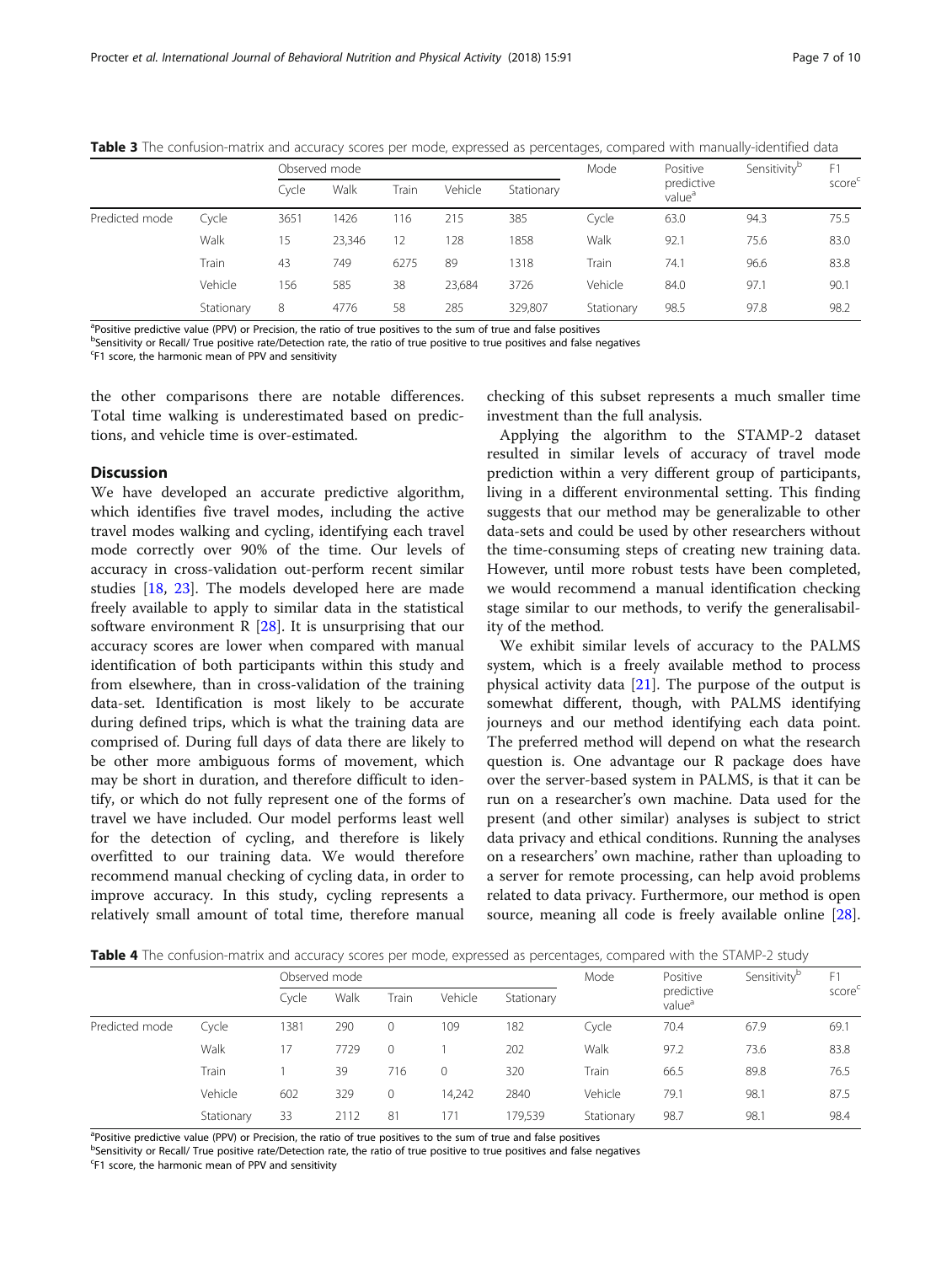| Travel<br>mode |                  | Mean minutes in travel mode per participant |                         |           |                     |           |  |  |  |  |  |  |  |
|----------------|------------------|---------------------------------------------|-------------------------|-----------|---------------------|-----------|--|--|--|--|--|--|--|
|                | Cross validation |                                             | <b>ENABLE full days</b> |           | <b>STAMP</b>        |           |  |  |  |  |  |  |  |
|                | Reported         | Predicted                                   | Manually identified     | Predicted | Manually identified | Predicted |  |  |  |  |  |  |  |
| Cycle          | 5.4              | 5.4                                         | 30.7                    | 46.0      | 33.9                | 32.7      |  |  |  |  |  |  |  |
| Walk           | 6.4              | 6.                                          | 245.1                   | 201.3     | 175.0               | 132.5     |  |  |  |  |  |  |  |
| Train          | 8.1              | 8.                                          | 51.6                    | 67.3      | 13.3                | 17.9      |  |  |  |  |  |  |  |
| Vehicle        | 13.9             | 13.8                                        | 193.7                   | 223.7     | 242.1               | 300.2     |  |  |  |  |  |  |  |
| Stationary     | 29.5             | 29.9                                        | 2675.4                  | 2658.2    | 3051.4              | 3032.3    |  |  |  |  |  |  |  |

<span id="page-7-0"></span>Table 5 Time observed and predicted per participant in each travel mode for the different data-sets

As a result, other researchers can suggest edits and improvement and contribute to the development of our method, and its utility to the research community.

Visual inspection of the data in GIS revealed that much of the disagreement between prediction and manual classification was found at the start and end of journeys. This highlights the challenge of identifying modal shift, i.e. when to switch from one mode to another. This is a limitation of the current method. However, the strength of identifying individual data points, rather than journeys, means that imprecision in identifying modal shift results in small numbers of mis-classified points rather than entire mis-classified journeys. Small numbers of mis-classified points will only have a small effect on total time in each travel mode. Our inaccuracy at the start and end of trips mean that any prediction to a data-set where many short-duration trips are expected in high volume would be expected to yield lower accuracy. Conversely, longer journeys should be able to be identified with greater precision.

It is worth highlighting that some disagreement within our test data-sets may not be true errors. For example, if a participant is stationary, but on a train, it is questionable whether they should be classified as using a train or stationary and it may not matter as long as the rule is applied consistently. However, when comparing the predicted vs manually derived methods this causes disagreement, because during manual classification, stationary points on train lines were termed stationary (for example standing at a train station), yet the algorithm identifies them as "train". A number of the missclassifications between our manual identification and predicted data-sets may therefore be open to interpretation, and may not be true miss-classifications..

The prediction of active travel modes should complement existing analyses of physical activity using accelerometers. Accelerometers have been used with great effect to objectively quantify activity, but they are not without limitations. A well-known problem of traditional PA analyses using accelerometers is that cycling is not recognised as a form of moderate to vigorous activity, because cycling generates relatively low readings on a

waist-worn accelerometer compared to other active modes. Identification of cycling from combined accelerometer and GPS data will allow better quantification of cycling as a form of physical activity. Traditional PA analyses will still miss cycling as a form of activity, but our method quantifies it, although with moderate precision. Furthermore, assessment of active travel using our method will help understand how people are active. For example, activity at a single location, e.g. the home/gym, will not be classed as active travel using our method, rather as a stationary travel mode, therefore a participant may show high levels of overall physical activity but low levels of active travel. Incorporation of this extra information will help to understand participant's overall physical activity patterns. For example: if a participant shows increased PA but not active travel it is likely that they have increased their activity at locations such as at home or the gym. If we see no change in PA but an increase in active travel then participants have replaced some of their PA at a location with active travel.

There are several limitations to our study. First, we only identify the active modes walking and cycling, there is no consideration of running, or any other activity. This limitation is based on our study sample, where no commuters consistently used these modes, so we could not include them in our training data. However, walking and cycling represent the most frequently used active transport modes, and other modes were rarely reported by our participants. Any form of running will most likely be identified as walking using our method, due to the high acceleration that running causes on an accelerometer, and so will still be identified as active travel. We therefore feel that this limitation will have little impact on our study, although we would recommend caution in applying our method to a data-set where large quantities of running are expected. Secondly, we have demonstrated our capacity to identify major travel modes, but do not discriminate car travel from public transport. Consequently, if a study is attempting to quantify the use of public transport the current method is inadequate. To address this, we have developed a second model that discriminates bus travel. However, this leads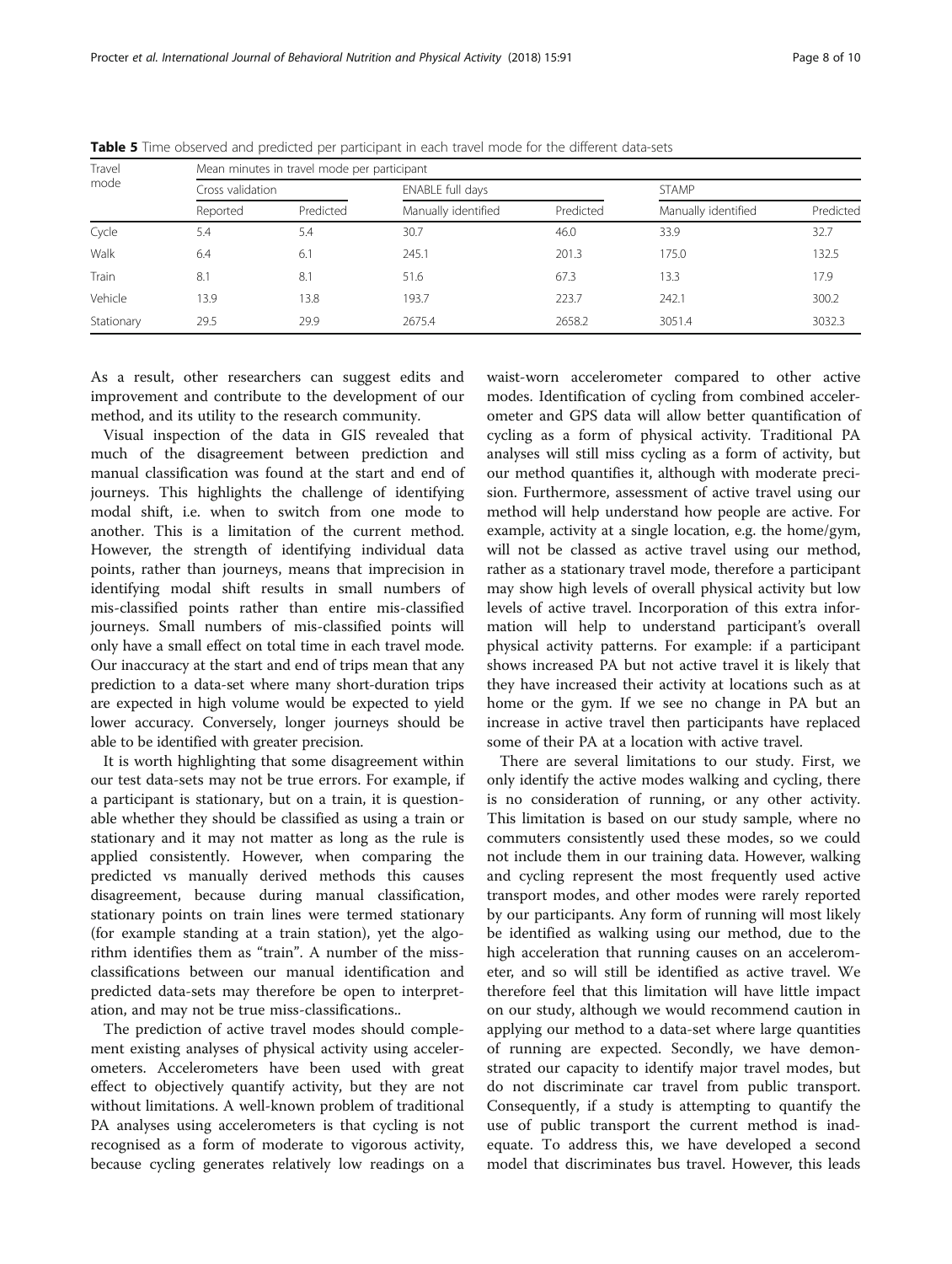<span id="page-8-0"></span>to reduced overall accuracy, because the pattern of speed/activity can be confused between buses and other vehicles (Additional file 4). Further work in this area would need to assess the generalisability of our methods. Thirdly, our method does not identify the purpose of the journey, therefore there is no distinction between leisure and transport-related travel. Another method in addition to our identification step will be necessary to determine the context of the journey. Lastly, though we assess different geographical contexts, both are in the UK. We do not know how well the method would perform elsewhere in the world, where other transport options may be available. Furthermore, we have only tested the current model on adults, and further research could assess how well our model performs on older adults or children, to potentially be of use in a wider group of studies.

## Conclusion

In summary we have developed a method to identify travel modes from accelerometer, GPS and GIS data for the ENABLE London study, which successfully predicts over 90% of points tested in a range of contexts. This method can be of use to complement existing analyses of physical activity, and assess active travel alongside physical activity. All code necessary to replicate the analysis, apply the method to other data-sets or predict from our models to other data-sets are provided, to facilitate usage by other researchers.

## Additional files

[Additional file 1:](https://doi.org/10.1186/s12966-018-0724-y) Characteristics of the training data and remainder of the cohort from ENABLE, for further detail and demographics see the baseline cohort paper (Ram et al., 2016, BMJ Open 6: e012643) (DOCX 15 kb)

[Additional file 2:](https://doi.org/10.1186/s12966-018-0724-y) Model accuracy for each cross-validation subset (DOCX 26 kb)

[Additional file 3:](https://doi.org/10.1186/s12966-018-0724-y) Testing of moving window sizes for predictive accuracy. Model parameters: ETA = 0.1 (a measure of how conservative XGBoost is, set lower than standard to be more conservative and ovoid over-fitting), rounds = 200, subsample =  $0.2$  (use 0.2 of data in each model, again to avoid over-fitting), max tree depth = 10, gamma = 10, all others default (DOCX 26 kb)

[Additional file 4:](https://doi.org/10.1186/s12966-018-0724-y) Fitted model accuracy when buses are included (DOCX 14 kb)

#### Acknowledgements

The authors thank the East Thames Group, Triathlon Homes and Get Living London who have assisted in recruiting participants into the ENABLE London study. The authors are grateful to the members of the ENABLE London study team (in particular Aine Hogan, Katrin Peuker, Cathy McKay) and to participating households, without whom this study would not be possible.

## Funding

This research is being supported by project grants from the Medical Research Council National Prevention Research Initiative (MR/J000345/1) and National Institute for Health Research (12/211/69). Diabetes and obesity prevention research at St George's, University of London is funded by the National Institute for Health Research (NIHR) Collaboration for Leadership in Applied Health Research and Care South London (NIHR CLAHRC-2013-

10022). AC and AP are supported by the NIHR Biomedical Research Centre at the University Hospitals Bristol NHS Foundation Trust and the University of Bristol. The views expressed are those of the author(s) and not necessarily those of funding agencies, the NHS, the NIHR or the Department of Health. AE is supported by the UK Medical Research Council Neighbourhoods and Communities Programme (MC\_UU\_12017/10), and the Scottish Government Chief Scientist Office (SPHSU10). BGC is supported by NHMRC Senior Principal Research Fellowship #1107672.

## Availability of data and materials

All data necessary to replicate results within the paper, and apply our models to other data-sets are made available online [\[28\]](#page-9-0).

#### Authors' contributions

DP processed objective data, created predictive model, wrote R package and wrote the first draft of the manuscript. BR, AR, CO collected study data and enrolled participants. CM processed demographic data. CC and DL provided technical advice on spatial data. AP, AC, AE, AR, PW, SC, BG-C, DC and CO designed the ENABLE London study and obtained funding. All authors contributed to the final manuscript. All authors read and approved the final manuscript.

#### Ethics approval and consent to participate

The study was approved by the City Road and Hampstead Ethical Review Board (REC ref. number 12LO1031). All participants have written, informed consent.

#### Consent for publication

Not applicable.

## Competing interests

The authors declare that they have no competing interests.

## Publisher's Note

Springer Nature remains neutral with regard to jurisdictional claims in published maps and institutional affiliations.

#### Author details

<sup>1</sup> Centre for Exercise, Nutrition and Health Sciences, University of Bristol, 8 Priory Road, Bristol BS8 1TZ, UK. <sup>2</sup>National Institute for Health Research Bristol Biomedical Research Centre, University Hospitals Bristol NHS Foundation Trust and University of Bristol, Bristol, UK.<sup>3</sup> Population Health Research Institute, St George's, University of London, London, UK. <sup>4</sup>Department of Social and Environmental Health Research, London School of Hygiene and Tropical Medicine, London, UK. <sup>5</sup>MRC/CSO Social & Public Health Sciences Unit, University of Glasgow, Glasgow, UK. <sup>6</sup>NHMRC Centre for Research Excellence in Healthy Liveable Communities, Centre for Urban Research, RMIT University, Melbourne, Australia.

## Received: 24 January 2018 Accepted: 7 September 2018 Published online: 21 September 2018

#### References

- 1. World Health Organisation. Global recommendation on physical activity for health. In: San Francisco: World Health Organisation; 2010.
- 2. Lee I-M, Shiroma EJ, Lobelo F, Puska P, Blair SN, Katzmarzyk PT. Effect of physical inactivity on major non-communicable diseases worldwide: an analysis of burden of disease and life expectancy. Lancet. 2012;380:219–29.
- 3. UK Department of Health. Start active, stay active: A report on physical activity for health from the four home countries' Chief Medical Officers: Department of Health, Physical activity, Health Improvement and Protection UK; 2011.
- 4. U.S. Department of Health and Human Services. Physical activity guidelines for Americans. U.S: Department of Health and Human Services; 2008.
- 5. Flint E, Cummins S, Sacker A. Associations between active commuting, body fat, and body mass index: population based, cross sectional study in the United Kingdom. BMJ. 2014;349:g4887.
- Giles-Corti B, Vernez-Moudon A, Reis R, Turrell G, Dannenberg AL, Badland H, et al. City planning and population health: a global challenge. Lancet. 2016;388:2912–24.